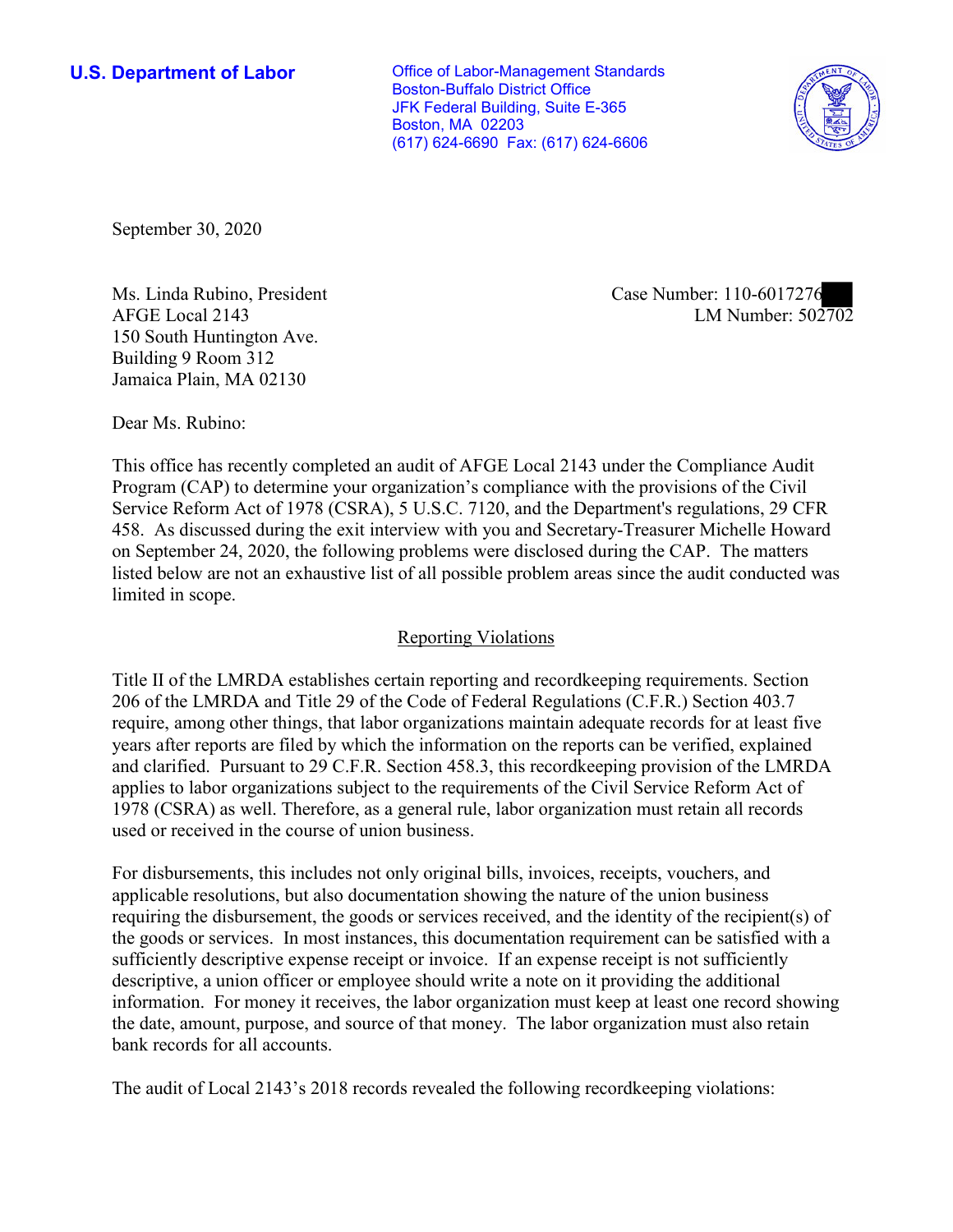Ms. Linda Rubino September 30, 2020 Page 2 of 5

## 1. General Reimbursed and Debit Card Expenses

Local 2143 did not retain adequate documentation for reimbursed expenses by union officers incurred through per diem checks totaling at least \$1,050. For example, no voucher was maintained for per diem check issued to former Vice President Henderson Butler totaling \$700. Also, Local 2143 did not retain an invoice or expense voucher supporting a \$350 reimbursement check issued to former Secretary-Treasurer, Alfredo Rodriguez for his extended time in Orlando, Florida coverage due to an emergency room visit.

 Las Vegas hotel reservations totaling \$798.20 and no receipt for a \$50 purchase at the Bella Local 2143 also failed to retain adequate documentation for debit card charges totaling at least \$1,161. For example, there were no invoices for the debit card purchases of four Paris Scarpa Shoe store in Las Vegas.

 disbursements. The president and treasurer (or corresponding principal officers) of your As noted above, labor organizations must retain original receipts, bills, and vouchers for all union, who are required to sign your union's LM report, are responsible for properly maintaining union records.

## 2. Meal Expenses

Local 2143 did not require officers and/or employees to submit itemized receipts for meal expenses, charged to the union's debit card, totaling at least \$408. For example, there was no receipt, itemized or otherwise, for \$159.59 charged to El Centro Restaurant in Arlington, VA. Additionally, there were also no receipts for charges at the Ideal Café for \$159 or at Margaritaville Las Vegas for \$90.33.

The union must maintain itemized receipts provided by restaurants to officers and employees. These itemized receipts are necessary to determine if such disbursements are for union business purposes and to sufficiently fulfill the recordkeeping requirement of LMRDA Section 206.

Union records of meal expenses must include written explanations of the union business conducted and the full names and titles of all persons who incurred the restaurant charges. Also, the records retained must identify the names of the restaurants where the officers or employees incurred meal expenses.

### 3. Failure to Record Receipts

Local 2143 did not record in its receipts records some employer dues checkoff checks and some receipts for interest earned totaling at least \$7,936. For example, the union failed to record the date and receipt amounts collected through local refund checks totaling [\\$7,758.15](https://7,758.15). The union also failed maintain a receipt record identifying interest fees totaling \$178.54.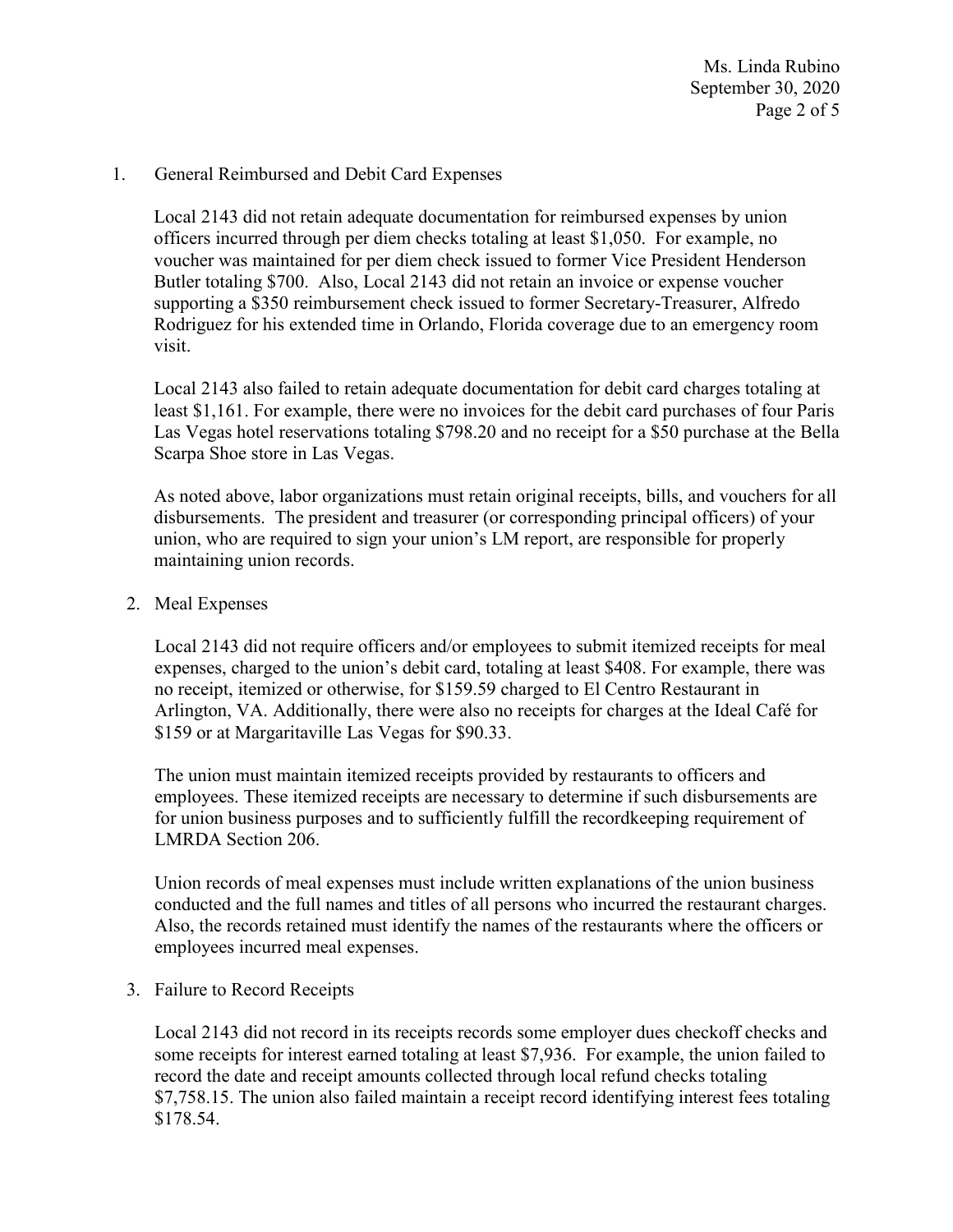Union receipts records must include an adequate identification of all money the union receives. The records should show the date and amount received, and the source of the money.

4. Lack of Salary Authorization

Local 2143 did not maintain records to verify that the salaries reported in Item 24 (All Officer and Disbursements to Officers) of the LM-3 was the authorized amount and therefore was correctly reported. The union must keep a record, such as meeting minutes, to show the current salary authorized by the entity or individual in the union with the authority to establish salaries.

 Based on your assurance that Local 2143 will retain adequate documentation in the future, OLMS will take no further enforcement action at this time regarding the above violations.

 just the individuals who are responsible for filing the union's LM report. The proper maintenance of union records is the personal responsibility of the individuals who are required to file Local 2143's LM report. You should be aware that under the provisions of Section 209(a) of the LMRDA and Section 3571 of Title 18 of the U.S. Code, willful failure to maintain records can result in a fine of up to \$100,000 or imprisonment for not more than one year, or both. Under the provisions of Section 209(c) of the LMRDA and Section 3571 of Title 18 of the U.S. Code, willful destruction or falsification of records can result in a fine of up to \$100,000 or imprisonment for not more than one year, or both. The penalties provided in Section 209(c) and Section 3571 of Title 18 apply to any person who caused the violations, not

# Reporting Violations

 condition and operations. The audit disclosed a violation of this requirement. The Labor Organization Annual Report (Form LM-3) filed by Local 2143 for the fiscal year ended Pursuant to 29 C.F.R., Section 458.3, the reporting requirement under 29 C.F.R. Section 403.2 (see Section 201(b) of the Labor-Management Reporting and Disclosure Act (LMRDA)) is made applicable to labor organizations subject to the requirements of the CSRA. This provision requires labor organizations to file annual financial reports that accurately disclose their financial December 31, 2018, was deficient in the following areas:

1. Disbursements to Officers

Local 2143 did not report the names of officers and the total amounts of payments to them or on their behalf in Item 24 (All Officers and Disbursements to Officers). The union must report in Item 24 all persons who held office during the year, regardless of whether they received any payments from the union.

The union must report most direct disbursements to Local 2143 officers and some indirect disbursements made on behalf of its officers in Item 24. A "direct disbursement"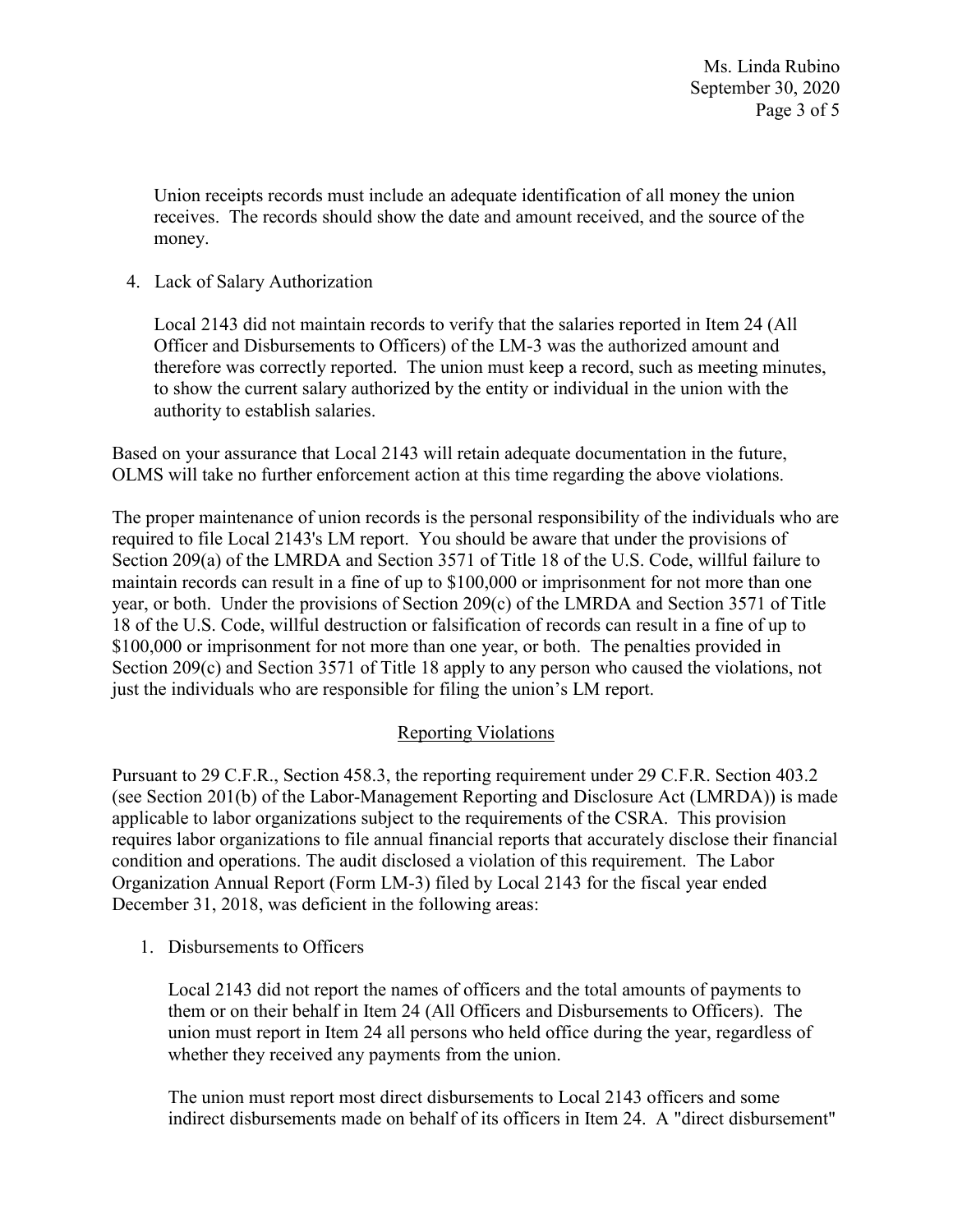services, or other things of value. See the instructions for Item 24 for a discussion of "indirect disbursement" to an officer is a payment to another party (including a credit a union check issued to a hotel) or for transportation by a public carrier (such as an to an officer is a payment made to an officer in the form of cash, property, goods, certain direct disbursements to officers that do not have to be reported in Item 24. An card company) for cash, property, goods, services, or other things of value received by or on behalf of an officer. However, indirect disbursements for temporary lodging (such as airline) for an officer traveling on union business should be reported in Item 48 (Office and Administrative Expense).

2. Failure to Properly Report Receipts and Disbursements

 however the total receipts actually received during the period was only approximately The audit found the union failed to properly report its receipts and disbursements during the period. For example, the figure reported as the union's total receipts was \$98,400, \$49,514. Similarly, the total disbursements for the period did not accurately represent the amounts disbursed during the fiscal year. These totals impact the accuracy of your union's cash reconciliation, as reported in Item 25 (Cash). The instructions for Item 25 state that the union should obtain account balances from its books as reconciled to the balances shown on bank statements.

Local 2143 must file an amended Form LM-3 for the fiscal year ended December 31, 2018, to correct the deficient items discussed above. The report must be filed electronically using the Electronic Forms System (EFS) available at the OLMS website at [www.olms.dol.gov.](www.olms.dol.gov) The amended Form LM-3 must be filed no later than October 09, 2020. Before filing, review the report thoroughly to be sure it is complete and accurate.

 Additionally, our records indicate that your union's report for fiscal year ending December 31, 2019 is delinquent. Local 2143 must file their delinquent form LM-3 for fiscal year December 31, 2019 as soon as possible, but no later than October 16, 2020.

# Other Issue

# Signature on Checks

 already signed. OLMS recommends that Local 2143 review these procedures to improve During the audit it was found that former Secretary-Treasurer Alfredo Rodriguez was the sole signature on checks. Rodriquez prepared and signed all checks issued from the union's account without a co-signature. Article 5, Section 2 of Local 2143's bylaws requires that checks be signed by the president and treasurer. The two signature requirement is an effective internal control of union funds. Its purpose is to attest to the authenticity of a completed document internal control of union funds and to comply with AFGE's governing documents.

I want to extend my personal appreciation to AFGE Local 2143 for the cooperation and courtesy extended during this compliance audit. I strongly recommend that you make sure this letter and